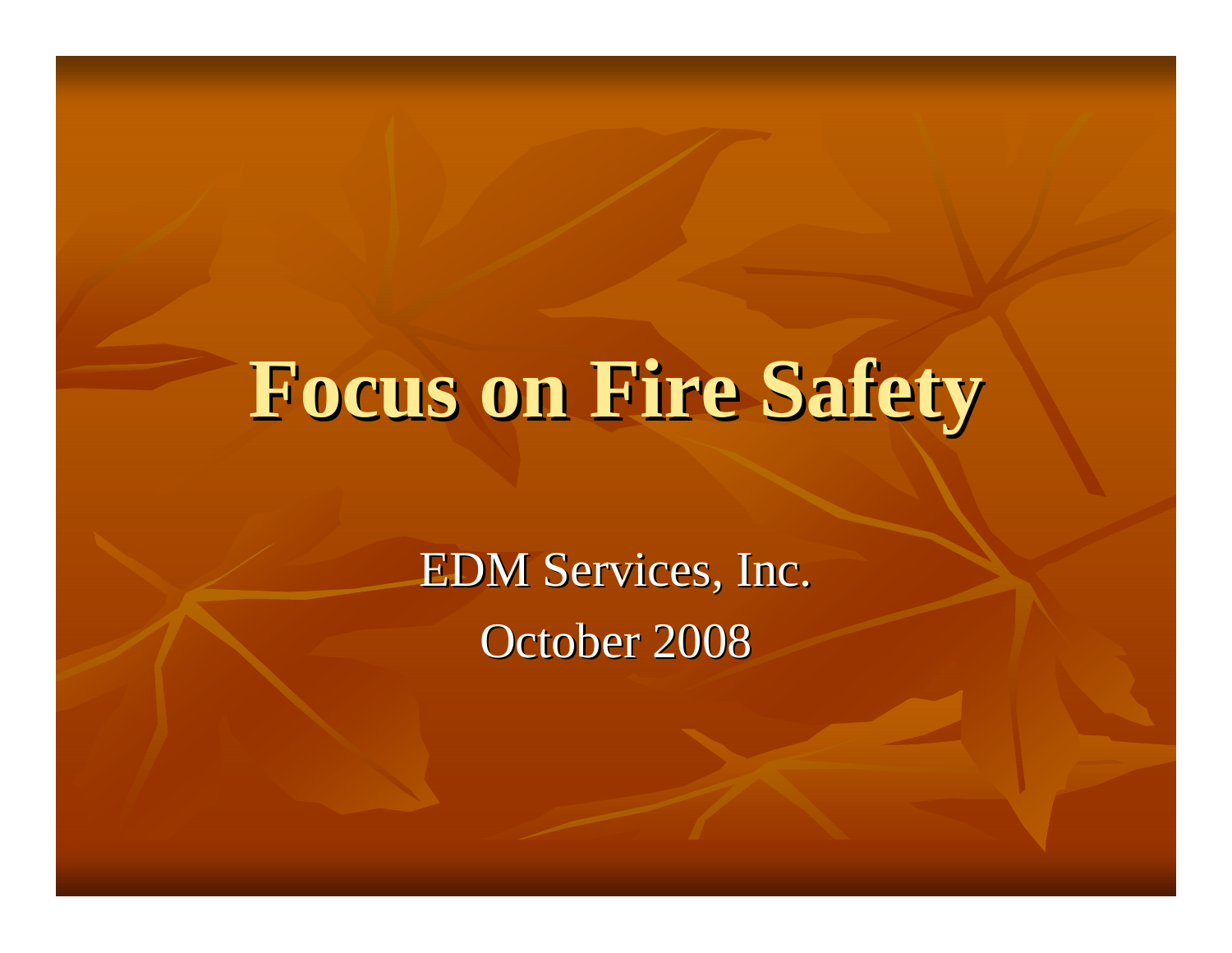## **Be Familiar with Workplace Emergency Procedures Emergency Procedures**

- **Do you know where the two Emergency Exit signs** are located in our office? These must be clear and free of obstruction at all times.
- $\blacksquare$  How many Fire Extinguishers are there in the office and where are they located? Do you know how to use them?
- $\blacksquare$  What should you do if a fire erupts in the office?
- $\blacksquare$ Have an office escape plan and a safe meeting place planned out.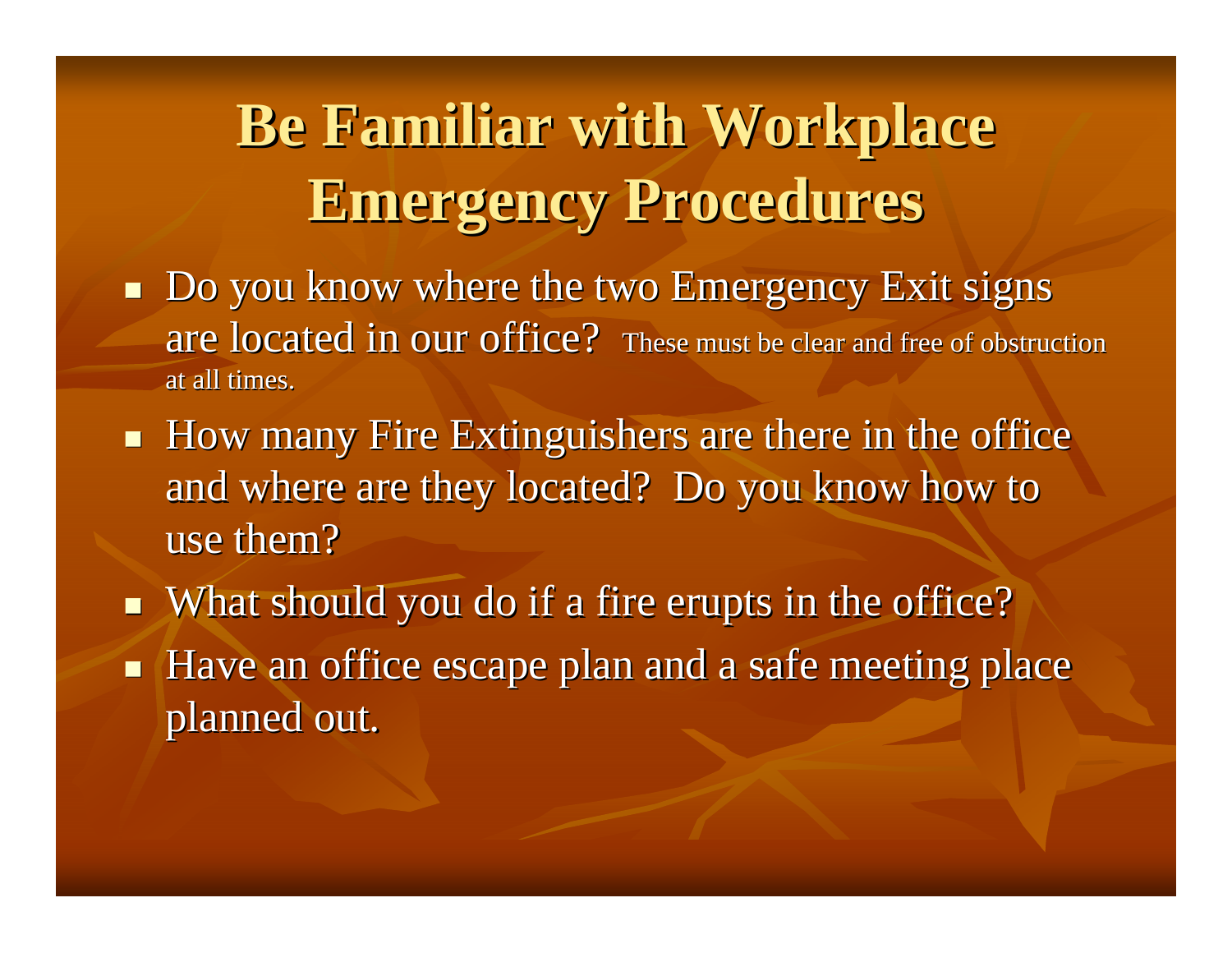## **Be Fire Safe at Home Be Fire Safe at Home**

- $\blacksquare$ Create & practice home fire escape plans with all members of your family
- $\blacksquare$  Test your smoke alarms monthly and change the batteries twice a year. Replace smoke alarms every 10 years.
- Be careful when burning candles, keep them away from hanging curtains and other dangling items.
- $\blacksquare$  Make sure all appliances are turned off and unplugged before you leave the house ie: coffee pots, toasters, curling irons, tools ect.
- п Do not overload outlets with tv, computer, printer, video game system and stereo.
- $\blacksquare$ Don't run electrical wires under rugs.
- п Be aware of holiday dangers: if you have a real Christmas tree be sure to water it daily, make sure all light cords used are in good shape and not worn or frayed.
- п Keep fire extinguishers handy in your home and know how to use them.
- $\blacksquare$  Know what to do if a fire breaks out: cover mouth with moist towel, crawl under smoke staying low to the ground, touch doors to see if they are hot and do not open if they are find another way out, never stop to make a 911 call or collect personal belongings just get out, never go back into a burning building or home, stop drop and roll to extinguish flames if clothing catches on fire.